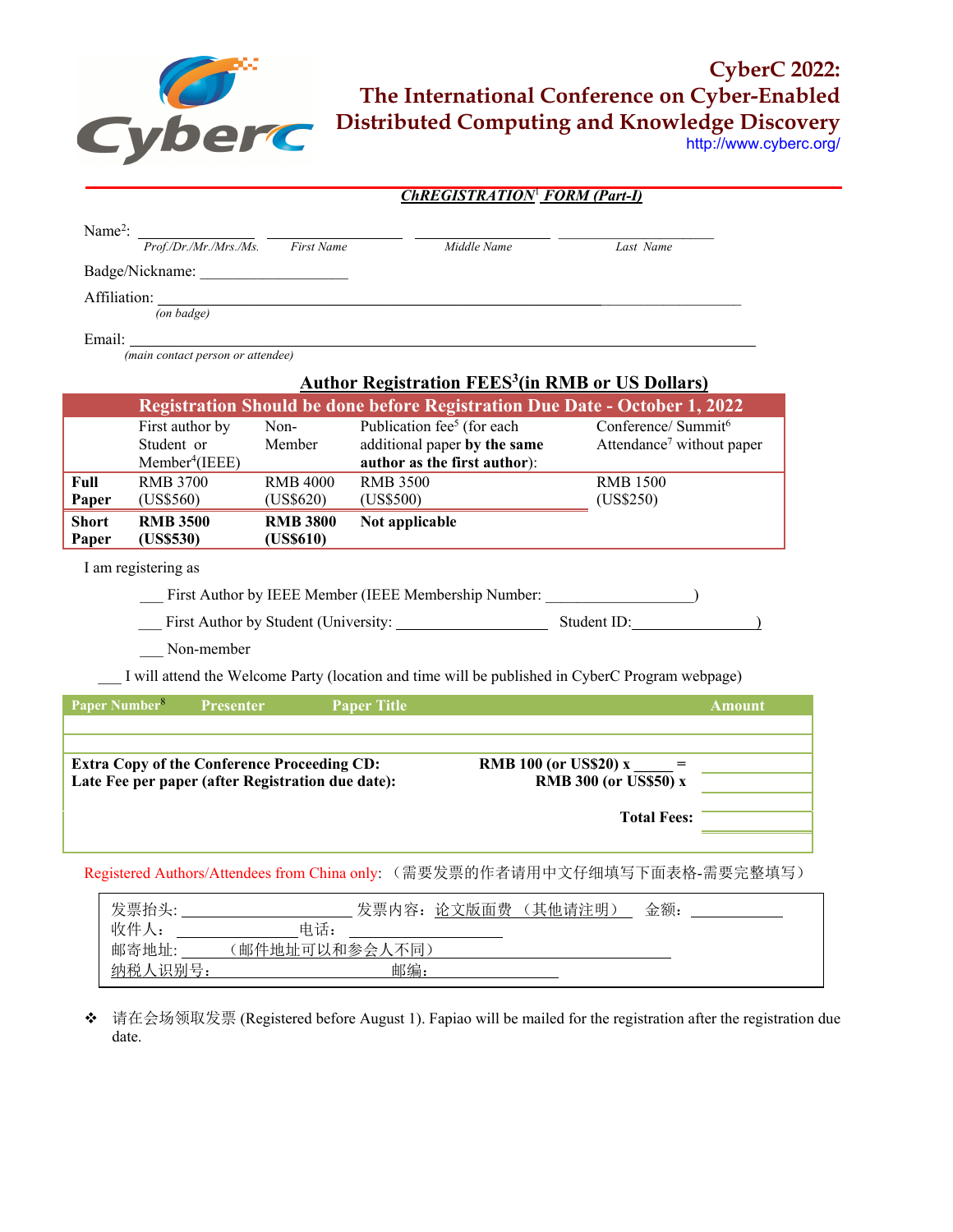

**CyberC 2022: The International Conference on Cyber-Enabled Distributed Computing and Knowledge Discovery**

http://www.cyberc.org/

#### *REGISTRATION FORM (Part-II)*

# **Step 1: Use one of the following ways for the payment:**

- **1. Pay by Paypal:** Bin.Xie@Computer.org
- **2. Pay by Credit Card Online:** *Please fill an email here) will receive an invoice from* Bin.Xie@Computer.org to pay via Paypal online. In this way, you will receive a payment request for you to fill out the credit card information on the Paypal to finish the payment. **Please don't provide your credit card information in the registration form. Authors from China are not encouraged to use Credit Card as PayPal will charge you 150- 200 RMB transaction fee.**
- **3.** Account for transferring **from China**:

| 户名:    | 长沙市岳麓区宝怡会议服务有限公司    |
|--------|---------------------|
| 开户行名称: | 中国工商银行长沙汇通支行        |
| 帐号:    | 1901024009201112025 |

| 4. | Account for transferring outside China (This approach is not recommended): |                                                                                    |  |  |  |
|----|----------------------------------------------------------------------------|------------------------------------------------------------------------------------|--|--|--|
|    | <b>Intermediary Bank:</b>                                                  | The Bank of New York, New York                                                     |  |  |  |
|    |                                                                            | <b>SWIFT BIC: IRVTUS3N</b>                                                         |  |  |  |
|    |                                                                            | CHIPS: MBR/0001                                                                    |  |  |  |
|    | <b>Account Holder:</b> Bin Xie                                             |                                                                                    |  |  |  |
|    | Name of bank:                                                              | Industrial and Commercial Bank of China, Hunan Branch                              |  |  |  |
|    | <b>SWIFT BIC:</b>                                                          | <b>ICBKCNBJHUN</b>                                                                 |  |  |  |
|    | <b>Account Number:</b>                                                     | 6222021901018718328                                                                |  |  |  |
|    |                                                                            | The following information may be needed in some countries.                         |  |  |  |
|    | <b>Bank Address:</b>                                                       | No. 619 Furong Middle Road Yi Duan, Changsha, Hunan Providence, China 410011       |  |  |  |
|    | <b>Bank Phone/Fax:</b>                                                     | 86-731-84428833; Fax: 86-731-84430039                                              |  |  |  |
|    | <b>Account Holder Address:</b>                                             | Apt. 303, Building 14, Gantang Village, Central South University, Changsha, Hunan, |  |  |  |
|    |                                                                            | China 410083                                                                       |  |  |  |
|    | <b>Holder Phone (China):</b>                                               | 86-731-8877627                                                                     |  |  |  |
|    |                                                                            |                                                                                    |  |  |  |

### **Step 2: Upload your Camera-ready Papers and IEEE Copyright form at the URL that we sent to you.**

# **Step 3: Emailing the following files to papers@cyberc.org in ONE EMAIL.**

- 1. Registration form
- 2. Scanned bank remittance receipt in pdf format
- 3. Visa request if need (Include your CV and passport)
- 4. A copy of student card if you register as a student (Student registration only is only applied to First author is a student)

# **Authors Message, if you have (e.g., food, receipt):**

### **For questions, contact:**

Dr. Bin Xie Phone: +1-502-742-9770 E-mail: Papers@cyberc.org.

<sup>&</sup>lt;sup>1</sup> Hotel Reservation has separate forms that will be available on http://cyberc.org/Home/Accommodation.